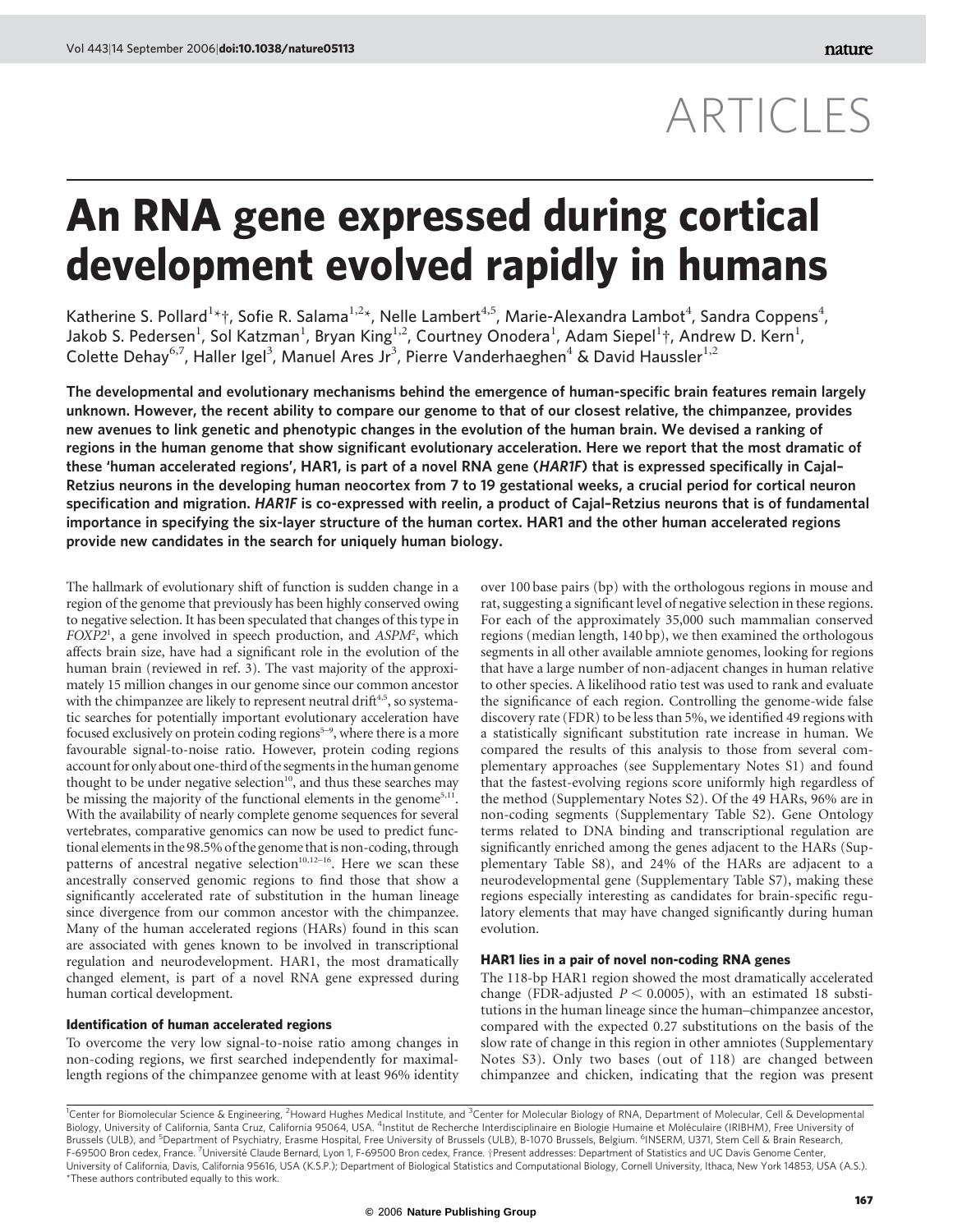and functional in our ancestor at least 310 million years (Myr) ago. No orthologue of HAR1 was detected in the frog (Xenopus tropicalis), any of the available fish genomes (zebrafish, Takifugu and Tetraodon), or in any invertebrate lineage, indicating that it originated no more than about  $400 \,\text{Myr}$  ago<sup>17</sup>. No paralogues were detected in any amniote genome draft. Resequencing in four primates further confirms that all 18 substitutions are very likely to have occurred in the human lineage (Supplementary Fig. S2). Checking against available single nucleotide polymorphisms (SNPs; http:// www.ncbi.nlm.nih.gov/SNP/)<sup>18</sup> and resequencing this region in a 24-person diversity panel<sup>19</sup> indicates that all 18 substitutions are fixed in the human population. Evidence from preliminary resequencing of a 6-kilobase (kb) region containing HAR1 shows levels of polymorphism and a positive skew in the frequency spectrum that are typical of European samples<sup>20</sup>, suggesting that a recent selective sweep in this region of the genome is unlikely (Supplementary Notes S4). Thus, the changes in HAR1 clearly occurred on the human lineage, but probably took place more than 1 Myr ago.

HAR1 lies in the last band of chromosome 20q and is part of a pair of overlapping divergently transcribed genes, HAR1F and HAR1R, supported by expressed sequence tag (EST) evidence. Analysis by polymerase chain reaction with reverse transcription (RT–PCR), and 5' and 3' rapid amplification of complementary DNA ends (RACE), revealed a two-exon HAR1F gene and an alternatively spliced HAR1R gene with isoforms of two and three exons (Fig. 1, Supplementary Notes S5). We sequenced the entire HAR1F genomic region in chimpanzee, gorilla, orang-utan and crab-eating macaque (Supplementary Notes S4, Supplementary Fig. S3). The very high divergence of the non-human primates from the human reference found in HAR1 extends through most of the first HAR1F exon. In addition to the primates, the dog and cow genomes also contain HAR1F orthologues, whereas only the HAR1 region, and not the entire transcript, can be aligned to other available amniote genomes. Most HAR1R regions are highly divergent, except in the chimpanzee and macaque genomes.

We have also cloned HAR1-containing transcripts from mice (Supplementary Notes S6). As in human, we found overlapping transcripts that contain HAR1. As expected by the poor conservation in the surrounding genomic region, the homology between the human and mouse HAR1 transcripts is limited to an approximately 180-bp region surrounding the HAR1 segment. Thus, although the region of overlap between human HAR1F and HAR1R (including the HAR1 segment) was conserved from our common ancestor with chicken to our common ancestor with chimpanzee, the longer HAR1F and HAR1R transcripts have evolved much more rapidly during this period.

### The HAR1F RNA forms a stable structure

Protein coding potential of the mouse and human HAR1F and HAR1R RNAs is poor or absent (Supplementary Notes S7). However, a phylogenetic stochastic context-free grammar model for RNA evolution<sup>12</sup> gives a strong prediction that the HAR1 region of the HAR1F transcript can fold into a stable RNA structure (Fig. 2), and a slightly less-strong prediction for the same region of the HAR1R transcript (data not shown). Three of five RNA helices in the predicted secondary structure are statistically confirmed by five pairs of human-specific compensatory changes that preserve Watson–Crick pairing: four pairs of transitions and one pair of transversions  $\overline{R}(P = 3.95 \times 10^{-8})$ ; Supplementary Notes S8). A different compensatory pair of transversions is also found in the platypus genome. No changes inconsistent with the core of any helix, excluding the terminal base pairs and the second pair of the outermost enclosing helix in mouse, were found in any sequence match from the National Center for Biotechnology Information (NCBI) trace repository (one match from each of 11 amniote species; Supplementary Fig. S2).

We tested this secondary structure prediction by performing structure probing experiments using dimethyl sulphate (DMS) treatment and primer extension of in vitro synthesized human and chimpanzee HAR1F RNAs (Supplementary Notes  $S9)^{21}$ . The results were largely consistent with the predicted structure, but we observed several differences between the human and chimpanzee RNAs (Fig. 2c and Supplementary Fig. S10). In particular, our results are consistent with a human-specific structure where helix D is extended at the expense of helix C (compare Fig. 2b to Fig. 2c). In contrast, excluding the human sequence from the comparative analysis leads to an evolutionarily conserved structure with three additional base pairs in helix C and two fewer pairs in helix D. This structure agrees with the protection of bases in helix C and the accessibility of bases in the shorter helix D we observe for the chimpanzee RNA. In the human RNA, bases in helix D are strongly protected whereas those in helix C are more accessible by DMS. These results indicate that although selective forces to preserve base pairing interactions shaped this region, the structure of the HAR1F RNA may be significantly different between humans and their ancestors, and may even lack helices C and E. This RNA structure is novel; no primary or secondary structural homology was found with any RNA in the Rfam RNA repository<sup>22</sup>, and no convincing evidence of microRNA (miRNA) precursors in these transcripts has yet been found (Supplementary Notes S10). On the basis of this analysis, it seems that HAR1F and HAR1R are novel non-coding RNA genes.

## HAR1F is expressed in the developing human and primate brain

To determine if HAR1F is expressed in the developing human central nervous system, we performed RNA in situ hybridizations on human embryonic brain sections. We found that HAR1F is strongly and specifically expressed in the developing neocortex early in human embryonic development (Fig. 3). HAR1F was first detected at 7 and 9 gestational weeks (GW), specifically in the dorsal telencephalon (the primordium of the cerebral cortex) and not detected in other parts of



Figure 1 | HAR1-associated transcripts in genomic context. Schematic drawing showing the genomic context on chromosome 20q13.33 of the HAR1-associated transcripts HAR1F and HAR1R (black, with a chevroned line indicating introns), and the predicted RNA structure (green) based on the May 2004 human assembly in the UCSC Genome Browser<sup>41</sup>. The level of conservation in the orthologous region in other vertebrate species (blue) is plotted for this region using the PhastCons program<sup>16</sup>. Both the common and testes-specific splice sites are conserved (data not shown).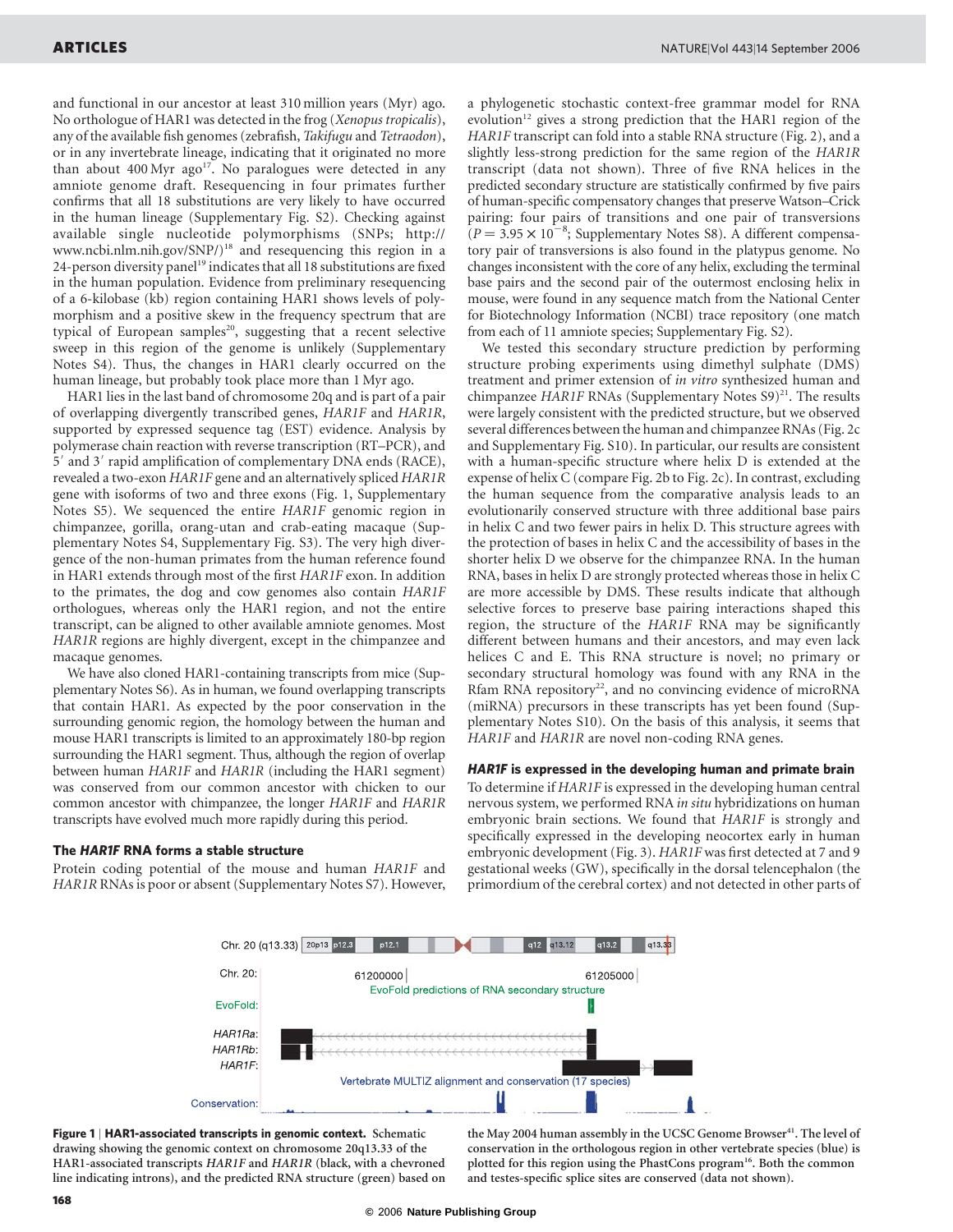the forebrain (Fig. 3a and data not shown). Within the early developing cortex, HAR1F was selectively expressed in a subset of cells located close to the pial surface in the marginal zone (Fig. 3a, b), indicating its expression in Cajal–Retzius neurons. This was confirmed by co-detection of reelin protein, a specific marker of these neurons, and HAR1F RNA (Fig. 3a, c, d), which showed that both HAR1F and reelin are expressed in the same cells. In contrast, HAR1F did not seem to be expressed in interneurons expressing vesicular GABA ( $\gamma$ -aminobutyric acid) transporter (vGAT), the other main neuronal population of the marginal zone (Fig. 3d). The expression of HAR1 in reelin-positive neurons was maintained until at least 17– 19 GW (Fig. 3c, d), at which stage reelin-positive Cajal–Retzius-like neurons are interspersed within the subpial granular layer (SGL)—a layer thought to contain Cajal–Retzius neurons and their precursors migrating tangentially from outside the neocortex<sup>23-25</sup>, and which is uniquely developed in humans<sup>24-27</sup>. HAR1F was also expressed in cells of the upper cortical plate (Fig. 3b, c), presumably corresponding to neurons finishing their radial migration. Notably, the human reelin receptor gene, VLDLR, also shares this expression pattern in humans, but is not expressed in Cajal–Retzius neurons in the mouse<sup>28</sup>. At later stages (24 GW), expression of HAR1F was no longer detectable in Cajal–Retzius cells. At 17–24 GW, expression of HAR1F was observed in brain regions other than the cortex: in particular, the hippocampal primordium, the dentate gyrus, the developing cerebellar cortex, and a few hindbrain nuclei such as the olivar complex (Fig. 4). In contrast to the distinct pattern of HAR1F expression, probes specific for HAR1R show no specific staining in these embryonic sections (data not shown).



Figure 2 | Predicted RNA secondary structure for HAR1F. a, Section of the multiple alignment of HAR1F in various amniote species. The multiple alignment is annotated with the secondary structure (fold) shown in panel **b**. Matching round parentheses indicates pairing bases. Square parentheses are used to indicate bases that are predicted to pair outside the region shown. Unpaired regions are shown in grey and substitutions are shown with the following colour scheme: green denotes compensatory transitions, yellow– green denotes compensatory transversions, purple denotes substitutions in unpaired regions, and red denotes non-compensated changes. b, The evolutionarily conserved parts of the RNA secondary structure of the HAR1F region as predicted using the EvoFold program<sup>12</sup>. Substitutions are shown using the colour scheme in panel a; red bars indicate the region for which the alignment is shown in panel **a**. The structure is supported by substitutions on the human lineage, as well as a pair of changes in platypus (indicated by (P)). Only the helices with the compensatory substitutions can

be considered to be supported by evolutionary data. c, Distinct secondary structure predictions for helices C and D in the human sequence (Human) versus non-human sequences (Chimp), on the basis of combined comparative sequence analysis and structure probing. Circles indicate the bases that can be modified by DMS and indicate strong (black), weak (grey) or no (white) modification as shown in the gel to the right. For each species, lanes 1–4 show the sequencing reactions labelled according to the corresponding base in the RNA structure; lanes 5–8 show the primer extension reactions of RNA after no  $(-)$ , 0, 10 or 30 min of DMS treatment at 18 °C. Numbers on the right indicate the position in RNA structure; arrows indicate the modified base at position 61; solid lines indicate the position of bases 37–39; and dashed lines indicate the position of bases 54–57. The presence of a band in the last two lanes indicates modification of the base at the previous position (that is, the arrows at position 62 on the gel indicate a modified A at position 61).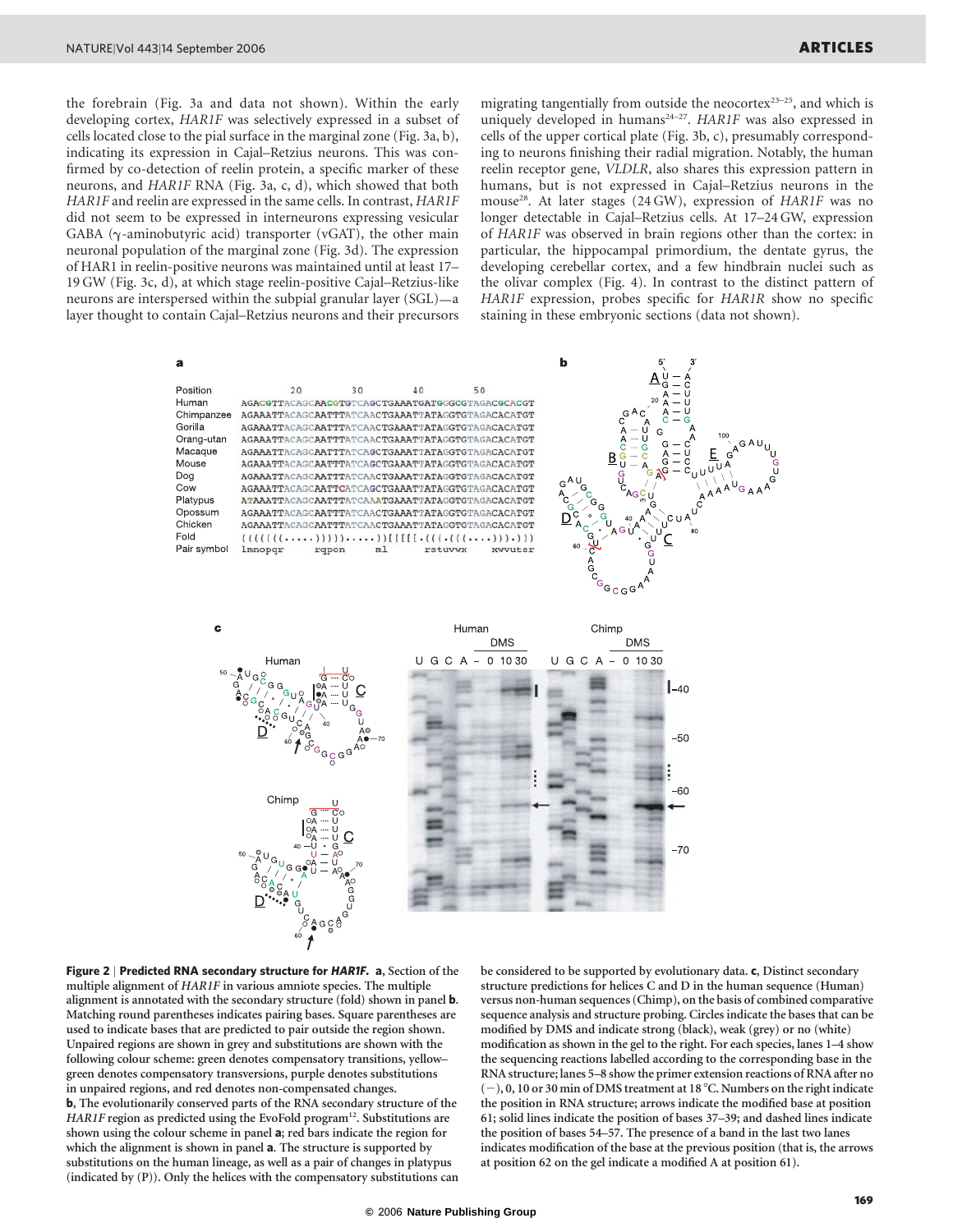We examined the evolutionary conservation of this expression pattern by performing RNA in situ hybridizations on brain sections of another primate, the cynomolgus macaque. For these experiments, we cloned a fragment of macaque DNA corresponding to most of HAR1F exon 1 and tested it on embryonic day (E) 79-85 samples, corresponding to midgestation and to stages of active cortical neuron production and radial migration<sup>29</sup>. The HAR1F expression pattern was very similar to that observed in the human sections (Fig. 3e). HAR1F is co-expressed with reelin in the SGL and is also expressed in cells of the upper cortical plate. Thus, despite extensive sequence changes, the expression pattern of HAR1F in the developing cortex has been highly conserved since the divergence of hominoids and Old World monkeys some 25 Myr ago. This suggests that the HAR1F expression pattern is functionally significant and is reminiscent of the evolution of ASPM,

which shows rapid change in its coding sequence but conserved patterns of expression in neural progenitors $2,30$ .

# HAR1 genes are expressed in the adult brain

We also examined HAR1F and HAR1R expression in adult human samples by using tissue RNA preparations for northern blot and quantitative real-time PCR (qPCR) analysis (Table 1), as well as RNA in situ hybridization. In situ hybridization experiments on adult brain sections revealed a diffuse pattern of staining for HAR1F in the frontal cortex and hippocampus (Supplementary Fig. S12). Although no specific signal was detected for either transcript by northern blot analysis (data not shown), we detected expression of both transcripts by qPCR in total brain, ovary and testes samples. Neither transcript was detected in other tissues tested, including adrenal, bladder,



#### Figure 3 | Expression of HAR1F and HAR1R in the developing

neocortex. Pattern of expression of HAR1F and reelin in the human and macaque developing brain, revealed by RNA in situ hybridization (HAR1F) and immunohistochemistry (reelin). a, In situ hybridization of HAR1F antisense (AS) and sense (S) probes on 9-GW human brain coronal sections, illustrating selective expression of HAR1F in the dorsal telencephalon (DT), whereas the ventral telencephalon (VT) and thalamus (Th) show no obvious expression. The HAR1 probes contain 112 bp of the region of overlap between HAR1F and HAR1R. Therefore, the HAR1F sense probe has the potential to detect HAR1R expression. Within the DT, HAR1F is selectively enriched in the most superficial part of the cortex, much like reelin at the same stage (arrows). Scale bars:  $500 \mu m$  on left panels;  $250 \mu m$  on right panels. Dorsal (D) is top; lateral (L) is right on left panels. b, At 11 GW, HAR1F expression is confined to the cerebral cortex, with expression in large cells situated at the border of the marginal zone (MZ) (arrows), corresponding to Cajal–Retzius neurons, and in the upper cortical plate (CP) (arrowheads). Scale bar:  $125 \mu m$  for the right panel. IZ, intermediate zone; SVZ, subventricular zone; VZ, ventricular zone. c, At 17 GW, expression of HAR1F and reelin remain confined to Cajal–Retzius cells in

the MZ (arrows), intermingled with other cells of the subpial granular layer (SGL). In addition, HAR1F is expressed in neurons of the upper CP (arrowheads). Scale bar: 1,000  $\mu$ m. **d**, At 19 GW, HAR1F and reelin show the same pattern in the MZ/SGL (arrows), and HAR1F remains expressed in the upper CP (arrowheads), whereas the HAR1F sense probe shows no signal. Lower panels centred on the MZ illustrate double in situ hybridization/ immunohistochemistry experiments. Lower left and middle panels show that HAR1F (in dark blue) and reelin (in dark brown) are co-localized in most cells, corresponding to Cajal–Retzius neurons (black arrows), although some reelin-positive cells do not express HAR1F (brown arrows). The lower right panel illustrates that HAR1F cells (blue arrows) seem to be mainly distinct from interneurons (brown arrows) expressing vesicular GABA transporter (vGAT). Scale bar: 250  $\mu$ m. e, Expression of HAR1F in macaque developing cortex. In situ hybridization (HAR1F) and immunohistochemistry (reelin) on E79 macaque brain parasagittal sections. As in the human, HAR1F and reelin are expressed in Cajal–Retzius cells in the MZ (arrows), intermingled with other cells of the SGL. In addition, HAR1F is expressed in neurons of the upper CP (arrowheads). Scale bar:  $1,000 \mu m$ . The HAR1F sense probe does not reveal any obvious expression pattern.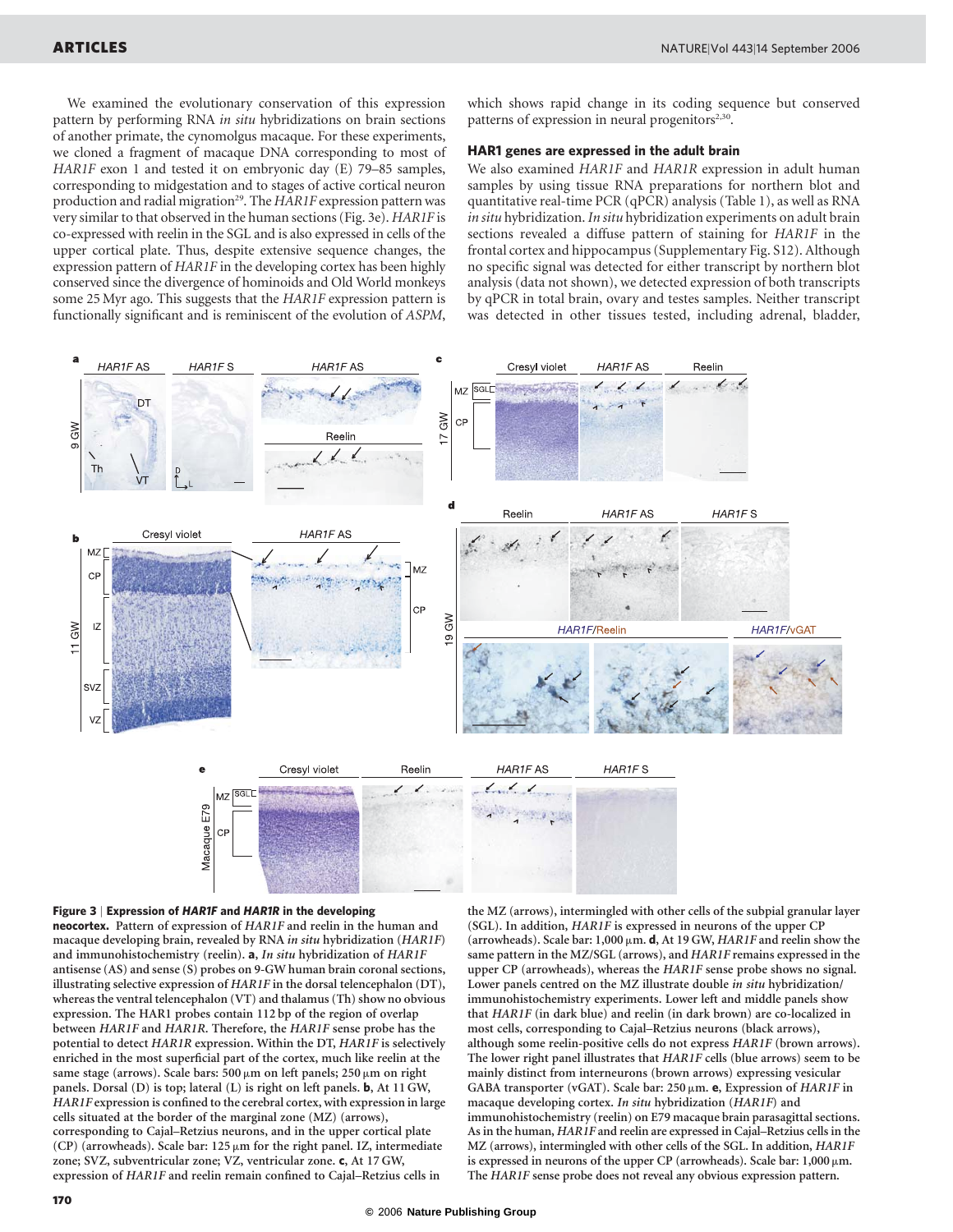breast, colon, liver, pancreas, placenta, skeletal muscle and thymus. To further characterize the expression in brain, we obtained RNA samples from specific adult human brain regions as well as a fetal brain RNA sample. Expression of HAR1F is highest in cerebellum and is also prominent in forebrain structures, including the cortex, hippocampus, thalamus and hypothalamus. In general, HAR1F expression is higher than HAR1R. Testis is an exception; here transcripts are present in small, but roughly equal, amounts. It is interesting to note that HAR1R levels are dramatically lower than HAR1F (50-fold lower) in the fetal brain sample, consistent with our inability to detect it with in situ hybridization. The finding that both transcripts overlap and are expressed in the same tissues raises the possibility of antisense regulation between them. So far, however, we have not detected expression of the two transcripts in the same cells.

In a qPCR analysis of mouse HAR1F and HAR1R expression (Supplementary Notes S6), we found that both HAR1F and HAR1R are expressed in embryonic development, and the peak expression of both HAR1F and HAR1R was at E15. In contrast to our observations in human fetal brain samples, HAR1F expression was not significantly higher than HAR1R expression. In adult tissues, we found both HAR1F and HAR1R specifically expressed in brain regions, but again the levels of HAR1F and HAR1R were similar. These results suggest that the regulation of the HAR1 region transcripts may have changed since the common ancestor of mouse and human.

### HAR1 substitutions show a weak-to-strong bias

A curious feature of the evolution of HAR1 is that all 18 humanspecific changes in the predicted RNA structure are from A or T ('W') nucleotides to G or C ('S') nucleotides. This has the effect of strengthening RNA helices in the predicted RNA structure. However, this pattern of highly biased substitutions extends well beyond the predicted RNA structure in a 1.2-kb region overlapping the first exon of HAR1F (34 W  $\rightarrow$  S substitutions out of 44 total human–chimpanzee differences, with no S  $\rightarrow$  W substitutions). Notably, a W  $\rightarrow$  S substitution bias is present in many of the human accelerated regions. Among the 49 most accelerated, the frequency of  $W \rightarrow S$  substitutions is 77% higher than that of  $S \rightarrow W$  substitutions, even after a correction for variation in the overall base composition of the ancestral sequence, whereas there is no difference in the larger set



Figure 4 | Expression of HAR1F in other parts of the developing **brain.** Pattern of expression of HAR1F in the developing brain, revealed by RNA in situ hybridization. a, In situ hybridization on 19-GW coronal brain sections, illustrating expression of HAR1F in the hippocampal primordium (arrows) and dentate gyrus (arrowheads). HAR1F sense probe detects no obvious signal. Scale bar: 750  $\mu$ m **b**, In situ hybridization on 24-GW coronal brain sections, illustrating expression of HAR1F in the cerebellar cortex (arrows in left panel) and olivar complex (arrows in right panel).

of 35,000 conserved regions (Supplementary Notes S11). Compared with an expected  $<$  5%, we find that 12% of these 49 regions, including HAR1, lie in the final band of their chromosome arms, where there is an increased rate of recombination<sup>14</sup>. Recombination hotspots are known to differ in location between human and chimpanzee<sup>31</sup>, and have been speculated to be associated with increases in  $\mathbf{W}\longrightarrow \mathbf{S}$  substitutions through a process known as biased gene conversion<sup>32</sup>. Selection for increased gene stability or increased expression levels have been proposed as alternative explanations for  $W \rightarrow S$  substitution biases<sup>33,34</sup>. Bias towards  $W \rightarrow \overline{S}$  substitution through any of these general processes may have combined with selection for specific compensatory changes in the RNA structure to dramatically alter HAR1 during human evolution.

# Conclusion

One primary issue remaining concerns the role of HAR1F and HAR1R in cortical development. Although HAR1F is co-expressed with reelin—a known regulator of cortical development—within Cajal–Retzius cells of the SGL, it remains to be determined whether HAR1F influences the expression of reelin or its receptors either directly or indirectly, or whether it acts through a different pathway. Notably, the extra-cortical sites of expression of HAR1F (such as cerebellar cortex and olivar nuclei) also correspond to structures that are patterned by the reelin pathway in mouse and human<sup>35</sup>. A suggested association between reelin-expression-related defects in the brain and schizophrenia provides additional motivation for further investigation of this issue<sup>36</sup>. Additionally, the pattern of expression of HAR1R suggests, but does not prove, that it may be expressed later in development to downregulate HAR1F by antisense inhibition, as is the case for some other developmental genes<sup>37</sup>.

Our comparative genomic approach to identify the most dramatically changed segments of DNA in the human genome has identified a number of new candidate regions to test for clues in the attempt to decode the key events in human evolution. The first on this list seems to define a new type of RNA molecule expressed at a very crucial time and place in the development of the neocortex. Many of the other top candidates are associated with genes known to be involved in neurodevelopment, an area where there has been significant divergence since our last common ancestor with chimpanzee. Thus, this seems to be a promising approach to identifying candidate regions involved in neurodevelopmental aspects of our uniquely human biology.

Table 1 | Expression of human HAR1F and HAR1R

| Sample                              | $HARTF^*$           | $HARR^*$            |
|-------------------------------------|---------------------|---------------------|
| <b>Total RNA</b>                    |                     |                     |
| Cerebral cortex                     | $1.0$ $(0.77, 1.3)$ | 0.095(0.054, 0.17)  |
| Cerebellum                          | 4.1(2.4, 7.2)       | 0.041(0.030, 0.055) |
| Frontal lobe                        | 1.2(0.70.2.0)       | 0.12(0.067, 0.22)   |
| Temporal lobe                       | 0.72(0.55, 0.95)    | 0.049(0.029, 0.083) |
| Parietal lobe                       | 0.77(0.61, 0.98)    | 0.083(0.052, 0.13)  |
| Occipital pole                      | 1.1(0.92.1.3)       | 0.12(0.065, 0.21)   |
| Insula                              | 0.91(0.62, 1.3)     | 0.078(0.045, 0.13)  |
| <b>Hippocampus</b>                  | 0.65(0.44, 0.96)    | 0.051(0.031, 0.087) |
| Pons                                | 0.51(0.35, 0.76)    | 0.21(0.11, 0.40)    |
| Medulla oblongata                   | 0.39(0.27, 0.56)    | 0.043(0.025, 0.074) |
| Fetal brain                         | 0.14(0.11, 0.18)    | 0.003(0.002, 0.005) |
| <b>Brain</b>                        | 0.96(0.71, 1.3)     | 0.024(0.015, 0.039) |
| Testes                              | 0.031(0.006, 0.16)  | 0.12(0.047, 0.31)   |
| Ovary                               | 0.19(0.15, 0.25)    | 0.009(0.006, 0.012) |
| PolyA <sup>+</sup> RNA <sup>+</sup> |                     |                     |
| Thalamus                            | 4.9(3.2, 7.5)       | 0.51(0.27, 0.98)    |
| Hypothalamus                        | $4.8$ (3.5, 6.6)    | 0.54(0.30, 0.96)    |

\*Values are expressed as a ratio of the expression in the cerebral cortex sample of HAR1F. Entries represent the averages and 95% confidence intervals (in parentheses) of six replicates from two independent experiments, with the exception of brain HAR1R, which represents nine replicates from two independent experiments.

†A value of 1.0 is equivalent to 24,014 copies in 100 ng of template cDNA.  $\pm$  Approximately one-third the amount of template was used for polyA<sup>+</sup>-derived samples. It is expected that expression will be higher in poly $A^+$ -enriched samples than in samples derived from total RNA.